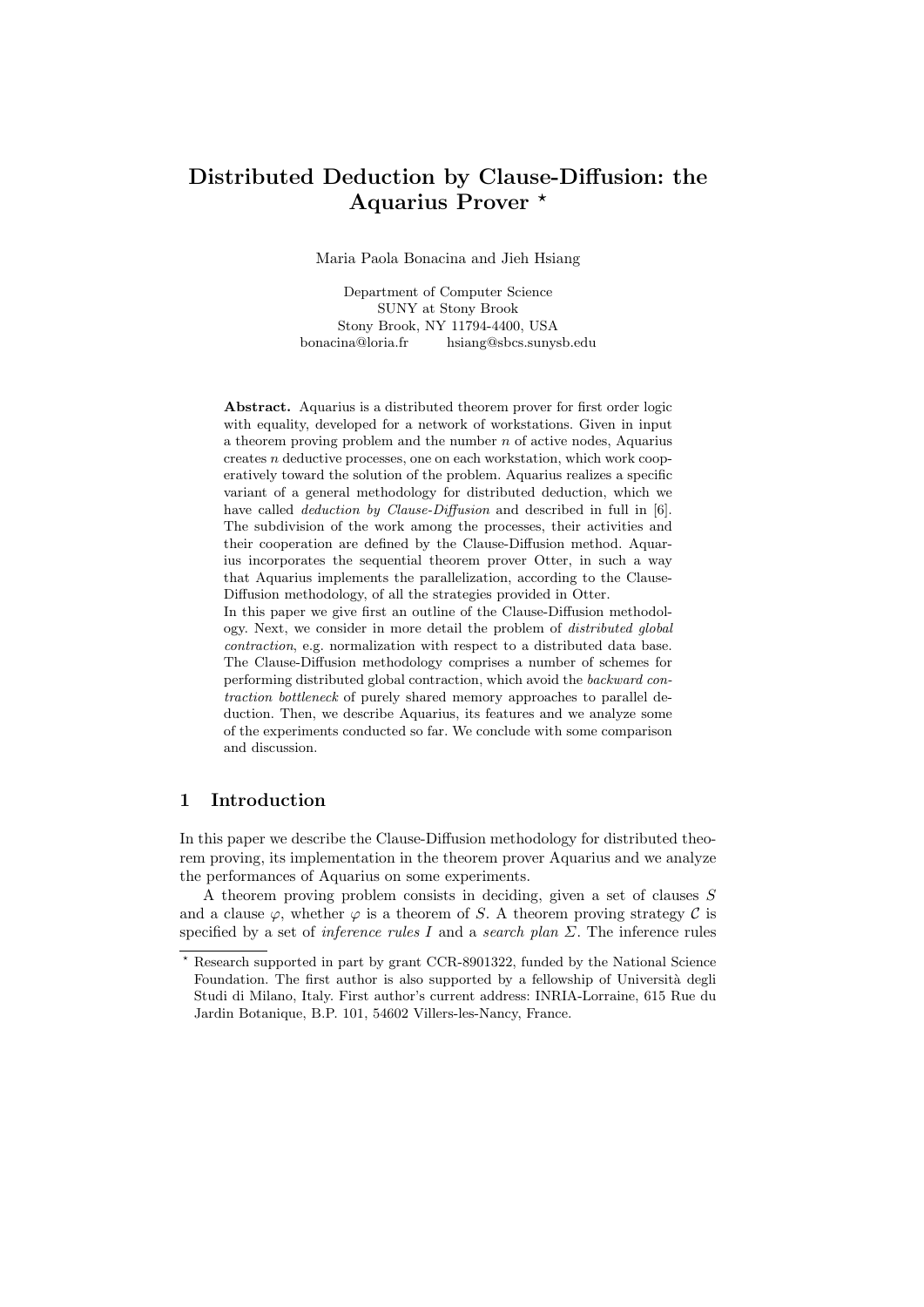can be further separated into two classes. The expansion inference rules, such as resolution and paramodulation, derive new clauses from existing ones and add them to the data base. The contraction inference rules, such as simplification and subsumption, delete clauses or replace them by smaller ones. The search plan  $\Sigma$  chooses the inference rule and the premises for each step, so that the repeated application of  $\Sigma$  and I generates a derivation. A derivation is successful if it reaches a solution of the input problem. If the strategy is complete, the derivation is guaranteed to succeed whenever the input goal is indeed a theorem. In practice, however, a derivation by a complete strategy may fail to prove a theorem, because it generates so many clauses that it exhausts the available memory before succeeding. In other words, it generates too large a portion of the search space of the problem. Contraction-based strategies try to reduce the incidence of such failures by applying eagerly powerful contraction rules to keep the data base, and thus the search space, as reduced as possible. These strategies, as implemented for instance in the provers Otter [20], RRL [16] and SBR3 [1], have obtained very encouraging results.

In this paper we present a methodology for parallelizing contraction-based deduction strategies. The main feature of contraction-based strategies is that existing data may be deleted or replaced by others through contraction. For instance, an equation may be reduced to another equation via rewriting. Although such a behaviour is the main reason why contraction-based strategies are effective, it is also the major source of difficulty in parallelization. To illustrate this point, we consider the parallelization of Prolog technology theorem proving (PTTP) methods. In goal-reduction methods such as PTTP, the set of axioms remains static during the course of the derivation. Thus, it is possible to pre-process all the axioms into elaborate data structures before the derivation starts. Such structures are used to exploit parallelism of different granularities. The cost of building them is limited to the pre-processing phase. Contractionbased strategies, on the other hand, are not likely to take advantage of such approaches, because axioms will be added and deleted during the derivation, so that pre-processing is not sufficient.

The basic idea of the Clause-Diffusion methodology, which we present here, is to parallelize a strategy at the search level, by partitioning the search space among many concurrent deductive processes, which search in parallel for a solution. As soon as one of them succeeds, the whole distributed derivation succeeds. The deductive processes are asynchronous and work in a largely independent fashion: each process has its own local data base, constructs its own derivation and interacts with the others through message-passing.

The Clause-Diffusion approach has a few features which we consider as new:

- It is a general methodology intended for implementing contraction-based strategies in distributed environments.
- The problem of keeping data inter-contracted is dealt with through a notion of *image set* – an approximation of the global data base. This avoids the difficulty of the backward contraction bottleneck which often occurs in shared memory implementation of contraction-based strategies [18, 27].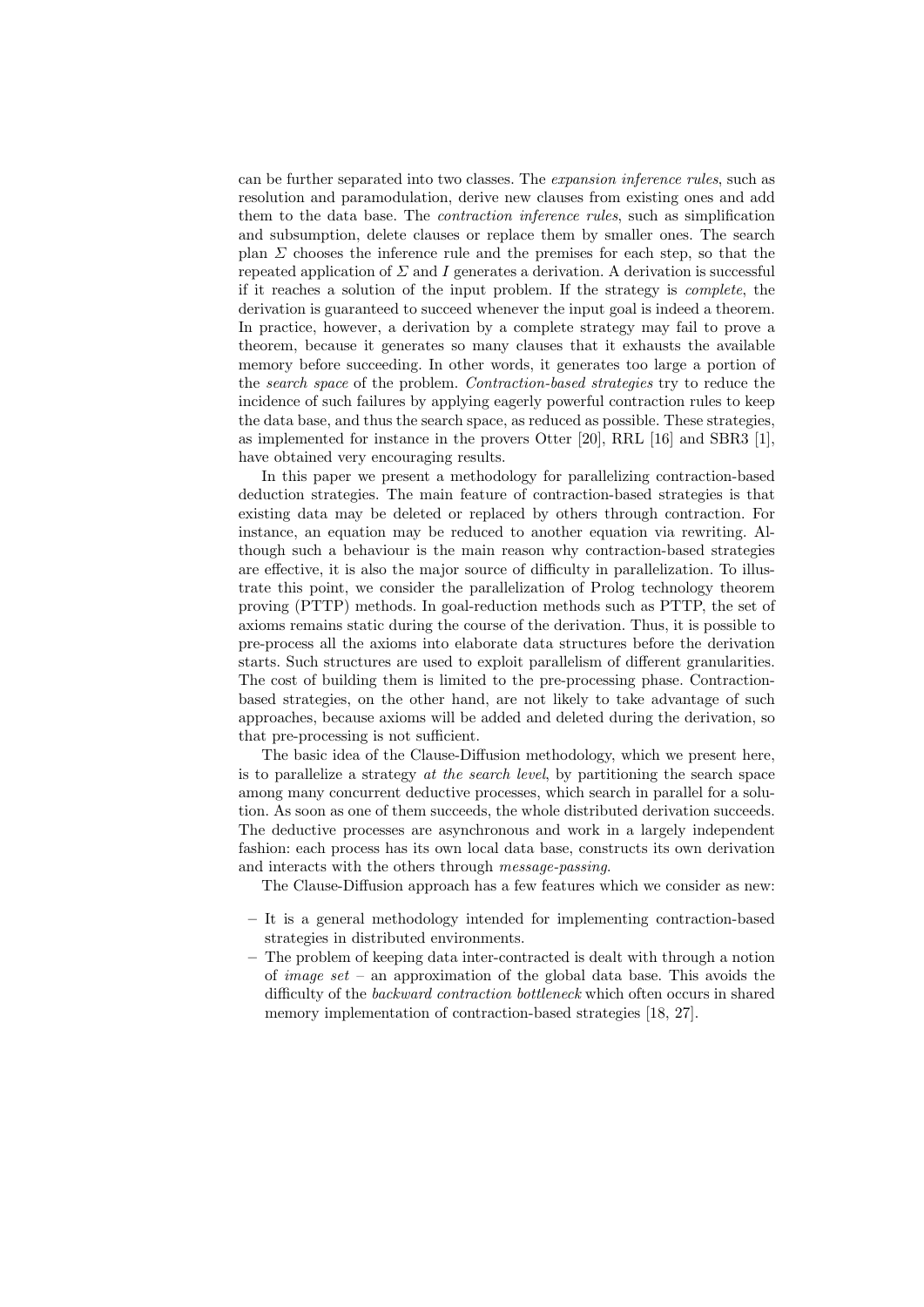– It is a general methodology not confined to a specific architecture, topology or inference system. Depending on the parameters chosen, our method can be easily adopted in different environments.

Aquarius, a prototype built on top of the sequential theorem prover Otter, is completed. Aquarius implements a few of the variants of the Clause-Diffusion methodology for all the theorem proving strategies offered by Otter. Thus, Aquarius inherits most of Otter's valuable features. First, it exploits the high efficiency of basic operations and data structures, for which Otter is wellknown. Second, Aquarius maintains the philosophy of Otter of providing the user with a wealth of options to experiment with. In addition to all those of Otter, new parameters related to distributed execution are added, for a total of 121 options. This flexibility allows the user to tailor the prover to different classes of theorems, to use it to "simulate" to some extent other methods, e.g. the team-work method of [3, 12], and to apply it to other problems, such as Knuth-Bendix completion. Third, Aquarius is highly portable, since it has been written in C and PCN [13], under the Unix operating system, for a network of Sun workstations. In such an environment, each deductive process runs on a different node of the network. We have run Aquarius on many problems and we report a selection of results, including both positive and negative ones. For the latter, we analyze the possible causes, especially in terms of performance of communication, duplication of clauses and ways of partitioning the data base. We feel that negative experimental results are important, because they highlight the difficulties which remain to be solved and may contribute to further work.

The paper is organized as follows. First, we describe briefly the Clause-Diffusion methodology and we define the distributed derivations generated by a Clause-Diffusion strategy. While our methodology applies to theorem proving strategies in general, we designed it keeping contraction-based strategies in mind. Thus, we discuss some of the problems related to contraction in a distributed data base and the solutions adopted in Aquarius. The remaining sections are devoted to Aquarius and the experimental results. A full treatment of the issues in parallel theorem proving and a formal presentation of the Clause-Diffusion methodology are beyond the scope of this paper and therefore we refer to [6] for a complete description.

# 2 The Clause-Diffusion methodology

Given a complete theorem proving strategy  $\mathcal{C} = \langle I; \Sigma \rangle$ , we describe how  $\mathcal C$  is executed according to the Clause-Diffusion methodology. We consider a network of computers or a loosely coupled, asynchronous multiprocessor with distributed memory. The latter may be endowed with a shared memory component. Our methodology does not depend on a specific architecture; it can be realized on different ones. Parameters such as the amount of memory at each processor, the availability of shared memory and the topology of interconnection of the processors or nodes, are variable.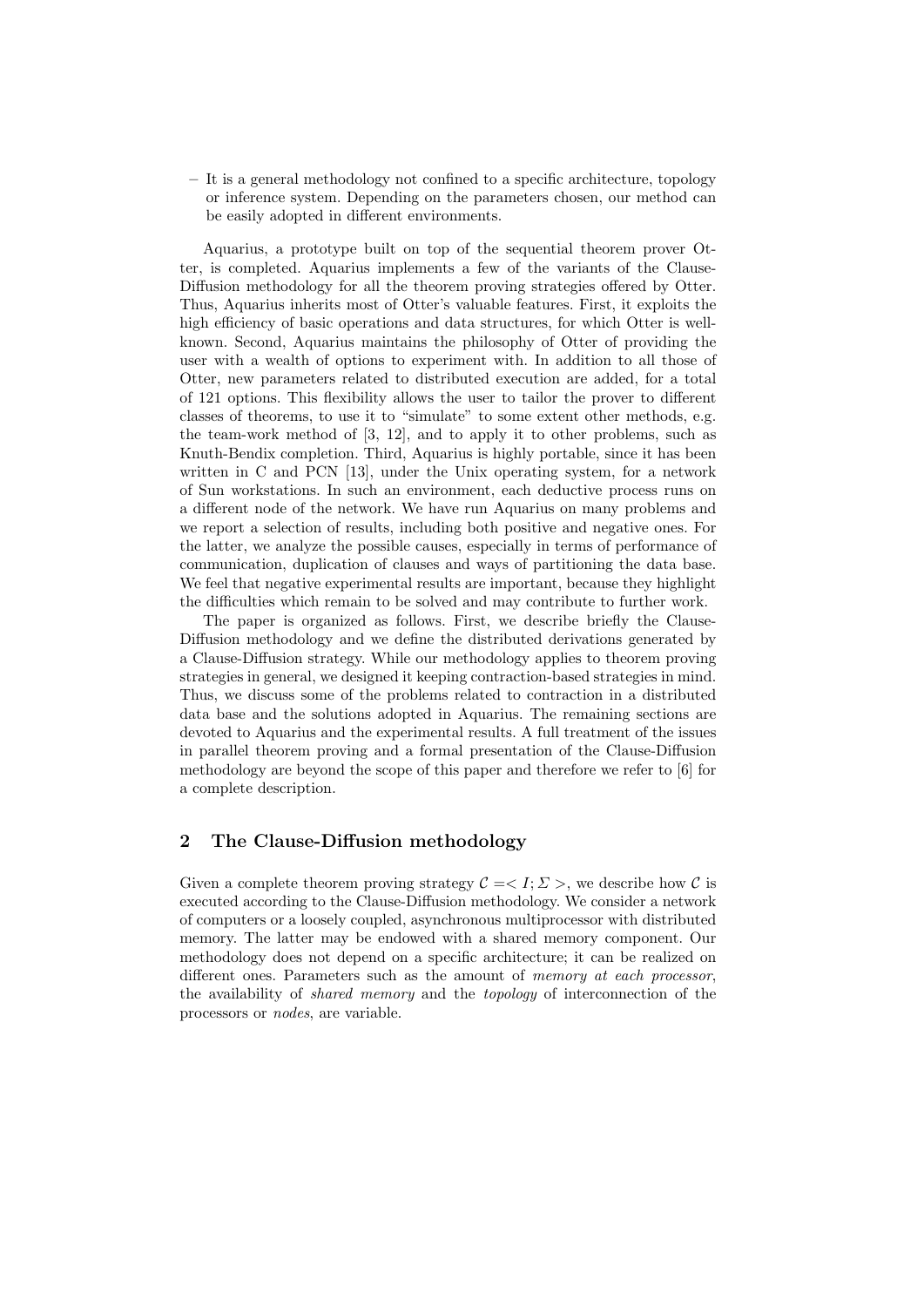The basic idea in our approach is to have a deductive process running at each node and to partition the search space among these processes. We use  $p_1 \ldots p_n$ to denote ambiguously both the deductive processes and the nodes. The search space is determined by the input clauses and the inference rules. At the clauses level, the input and the generated clauses are distributed among the nodes. For this purpose we need an allocation algorithm, which decides where to allocate a clause. Once a clause  $\psi$  is assigned to processor  $p_i$ ,  $\psi$  becomes a *resident* of  $p_i$ . In this way each node  $p_i$  is allotted a subset  $S^i$  of the global data base. The union of all the  $S^{i}$ 's, which are not necessarily disjoint, forms the current global data base. Each processor is responsible for applying the inference rules in  $I$  to its residents, according to the search plan  $\Sigma$ . Since the global data base is partitioned among the nodes, no node is guaranteed to find a proof using only its own residents. To assure that a solution will be found when one exists, the nodes need to exchange information, by sending each other their residents in form of messages, called inference messages. Each node uses the received inference messages to perform inferences with its own residents. The inference messages issued by a process  $p_i$  let the other processes know which clauses belong to  $p_i$ , so that they can use them for inferences. In a purely distributed system, inference messages are implemented as messages, which may be routed or broadcast. Depending on the broadcasting algorithm, there may be several inference messages, all carrying the same clause, active at different nodes. In a system with a shared memory component, inference messages may be communicated through the shared memory.

The separation of residents and inference messages is also used to partition the search space at the inference level. Using the paramodulation inference rule as an example of expansion step, we establish that the inference messages are paramodulated into the residents, but not vice versa. This restriction has two purposes. First, it distributes the expansion inference steps among the nodes. Second, it prevents a systematic duplication of steps: if this restriction were not in place, then each paramodulation step between two residents  $\psi_1$  of  $p_1$  and  $\psi_2$ of  $p_2$  would be performed twice, once when  $\psi_1$  visits  $p_2$  and once when  $\psi_2$  visits  $p_1$ . Other expansion inference rules can be treated in a similar way [6]. While subdividing the expansion steps serves its purpose, it is not productive to subdivide the contraction steps, since the motivation behind contraction is to keep the data base always at the minimal. In a contraction-based strategy, an expansion step should be performed only if all the premises are fully reduced, at least with respect to the local data base. To ensure this, we require that each processor keep both its residents and received inference messages fully contracted.

We call raw clause a clause newly generated from an expansion step. Input clauses are also considered as raw clauses. In the presence of contraction rules, a raw clause should not become a resident until it has been fully contracted. Thus, our methods also feature a number of distributed global contraction schemes to reduce a raw clause with respect to the global data base. We shall describe these schemes in Section 2.1. After contraction, a raw clause becomes a new settler. New settlers are given to the allocation algorithm to be assigned to some node.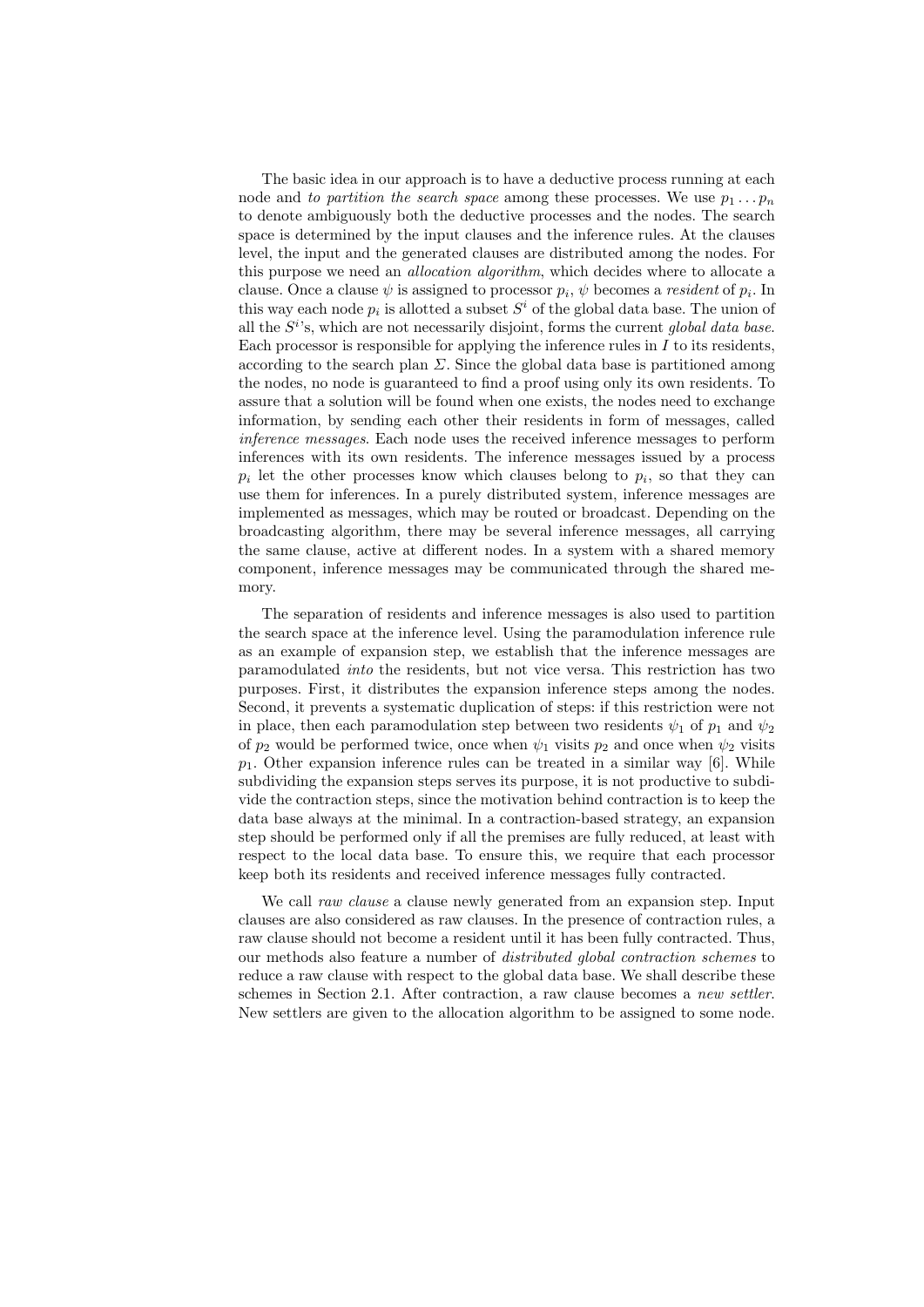Every process executes the allocation algorithm for its new settlers: it may decide either to retain a new settler or to send it to another node. The purpose of the allocation algorithm is to partition the search space and keep the work-load balanced as much as possible.

This is the basic working of the Clause-Diffusion methodology: local contraction and local expansion inferences at the nodes among residents and inference messages, distributed global contraction, allocation of new settlers and mechanisms for passing inference messages. By specifying the inference mechanism I, the search plan  $\Sigma$  to schedule inference steps and communication steps, the allocation algorithm, the distributed contraction scheme and the mechanisms for the communication of messages, one obtains a specific strategy. These elements are summarized in the following notion of distributed derivation: every processor  $p_k$ ,  $1 \leq k \leq n$ , computes a derivation

$$
(S; M; CP; NS)^k_0\underset{\mathcal{C}}{\leftarrow}(S; M; CP; NS)^k_1\underset{\mathcal{C}}{\leftarrow}\dots(S; M; CP; NS)^k_i\underset{\mathcal{C}}{\leftarrow}\dots
$$

where  $S_i^k$  is the set of *residents*,  $M_i^k$  is the set of *inference messages*,  $CP_i^k$  is the set of *raw clauses* and  $NS_i^k$  is the set of *new settlers* at  $p_k$  at stage *i*. A distributed derivation is the collection of the asynchronous derivations computed by the nodes. The *state* of the derivations at processor  $p_k$  and stage i is represented by the tuple  $(S; M; CP; NS)_i^k$ . More components may be added if indicated by a specific strategy. A distributed derivation succeeds as soon as the derivation at one node finds a proof. A step in a distributed derivation can be either an expansion step or a contraction step or a communication step. For instance, sending an inference message for  $\psi \in S^k$  from node  $p_k$  to an adjacent node  $p_j$  can be written as  $(S^k \cup {\psi}, M^j) \vdash (S^k \cup {\psi}, M^j \cup {\psi})$ . Settling a new settler at node  $p_k$  can be written as  $(S^k, NS^k \cup {\psi}) \vdash (S^k \cup {\psi}, NS^k)$ . This representation assumes that communication between any two adjacent nodes is instantaneous. It does not assume, however, that communication between any two nodes is instantaneous. If an inference message sent by  $p_i$  reaches  $p_i$  through  $p_{x_1} \dots p_{x_m}$ , it appears first in  $M^{x_1}$ , then in  $M^{x_2}$  and so on. The time elapsed in going from the source to the destination is captured in our description, by showing the message stored, at successive stages, in the appropriate component of all the nodes on the path.

#### 2.1 Distributed global contraction

In distributed theorem proving, we term global contraction the task of reducing a clause with respect to the global data base, i.e. the union of the sets of residents of the parallel deductive processes. In [6], we have proposed several schemes for distributed global contraction. The distributed approach which is common to these schemes provides a solution to an important implementation problem of parallel theorem proving in shared memory, which we term the backward contraction bottleneck. In this section, we describe first this problem and then the schemes for distributed global contraction implemented in Aquarius. More details can be found in [6].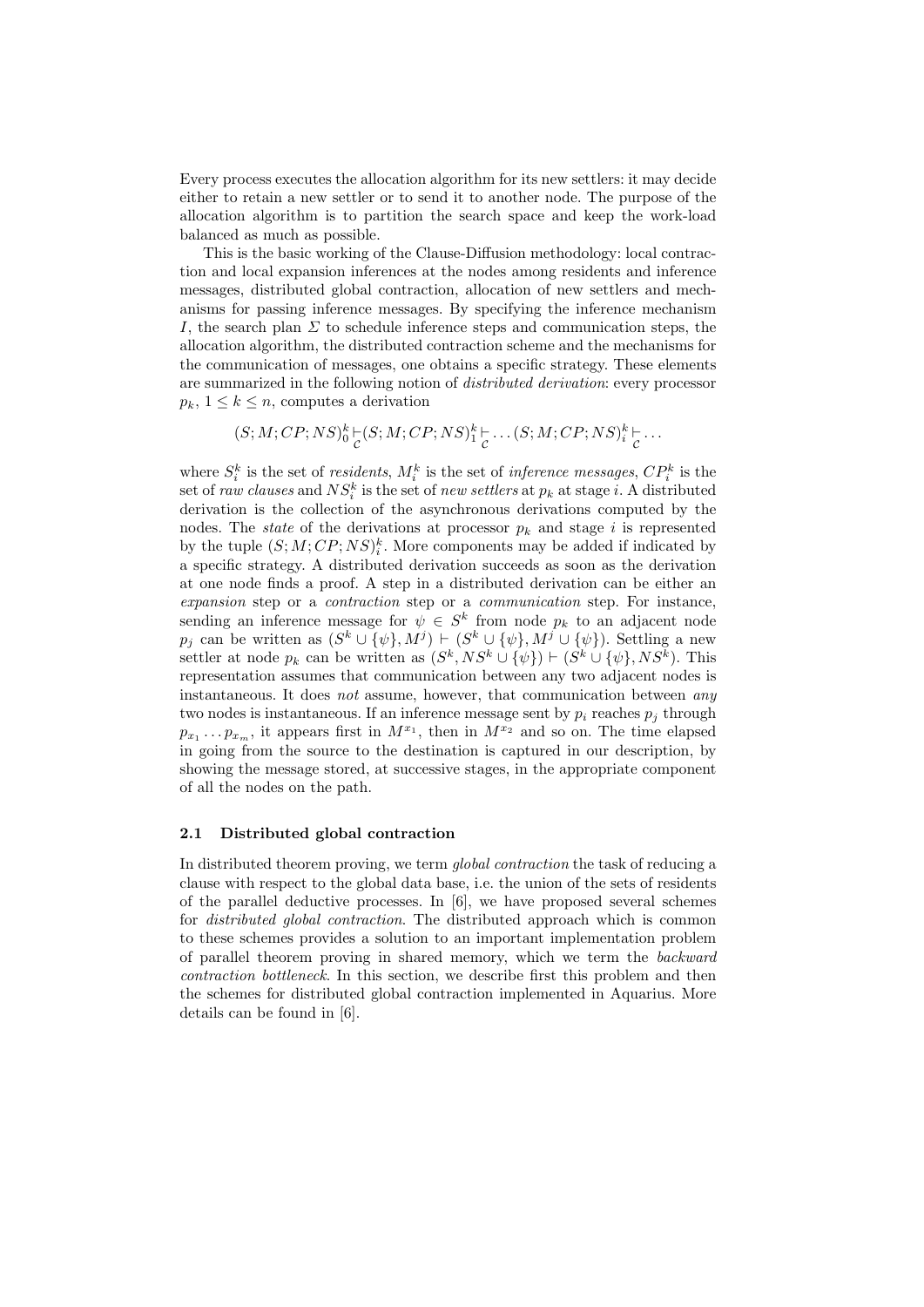What is the backward contraction bottleneck Operationally, contraction steps can be separated into forward contraction and backward contraction. Informally speaking, forward contraction uses existing data to contract new data (raw clauses and incoming inference messages, for instance), while backward contraction uses new data to contract existing ones (the residents). Designing an effective and efficient method for parallel backward contraction is a much more complicated task than for parallel forward contraction. Indeed, backward contraction has turned out to be a critical problem for shared memory implementations [18, 27] of parallel theorem proving with contraction, while some other implementations simply do not implement backward contraction (e.g. DARES [11] and PARROT [15]). In a related area, parallel implementations of the Buchberger algorithm [14, 22, 25] have also suffered from this problem.

Forward contraction amounts to the normalization of a raw clause with respect to the *static* data base of all the clauses existing when the raw clause is generated. Thus, the task can be done once and for all when the raw clause is derived. Backward contraction involves the normalization of any clause with respect to all the clauses which may be generated afterwards. The normalization tasks need to be repeated as new clauses are generated. It follows that the data base is highly dynamic and there is no read-only data, i.e. all the items in the data base need be accessible not only for reading but also for writing. In turn, this implies that the clauses cannot be pre-processed into fast, specialized data structures, such as those used in approaches to parallel rewriting in equational programs, e.g. [17].

Furthermore, in contraction-based strategies, raw clauses are not used for expansion steps. Therefore, forward contraction does not enter in conflict with expansion. But backward contraction does, because it affects clauses that are already being used as parents of expansion steps. Finally, a clause which is reduced by a backward contraction step, should be tested for further contraction with respect to all the other clauses. Thus, a single backward-contraction step may induce many. In shared memory implementations such as [18, 27], this avalanche growth of contraction steps causes a write-bottleneck, the backward contraction bottleneck, since all the backward contraction processes ask writeaccess to the shared memory, where residents reside. Not all of them may be served and an otherwise unnecessary sequentialization is imposed. The clauses which are supposed to be subject to backward contraction may not be made available for other tasks, e.g. expansion steps, so that these are delayed as well.

Distributed global contraction schemes In [6], we have given two classes of schemes for distributed global contraction: global contraction by travelling and global contraction at the source. In the first, we assume that no node has access to the global data base  $\bigcup_{i=1}^p S^i$  and thus global contraction employs messages. In global contraction at the source, we assume that every node has access to an approximation of the global data base, so that a raw clause can be contracted at the node where it was born (its "source"). By an approximation of the global data base, we mean a set of copies of the residents in the systems, which may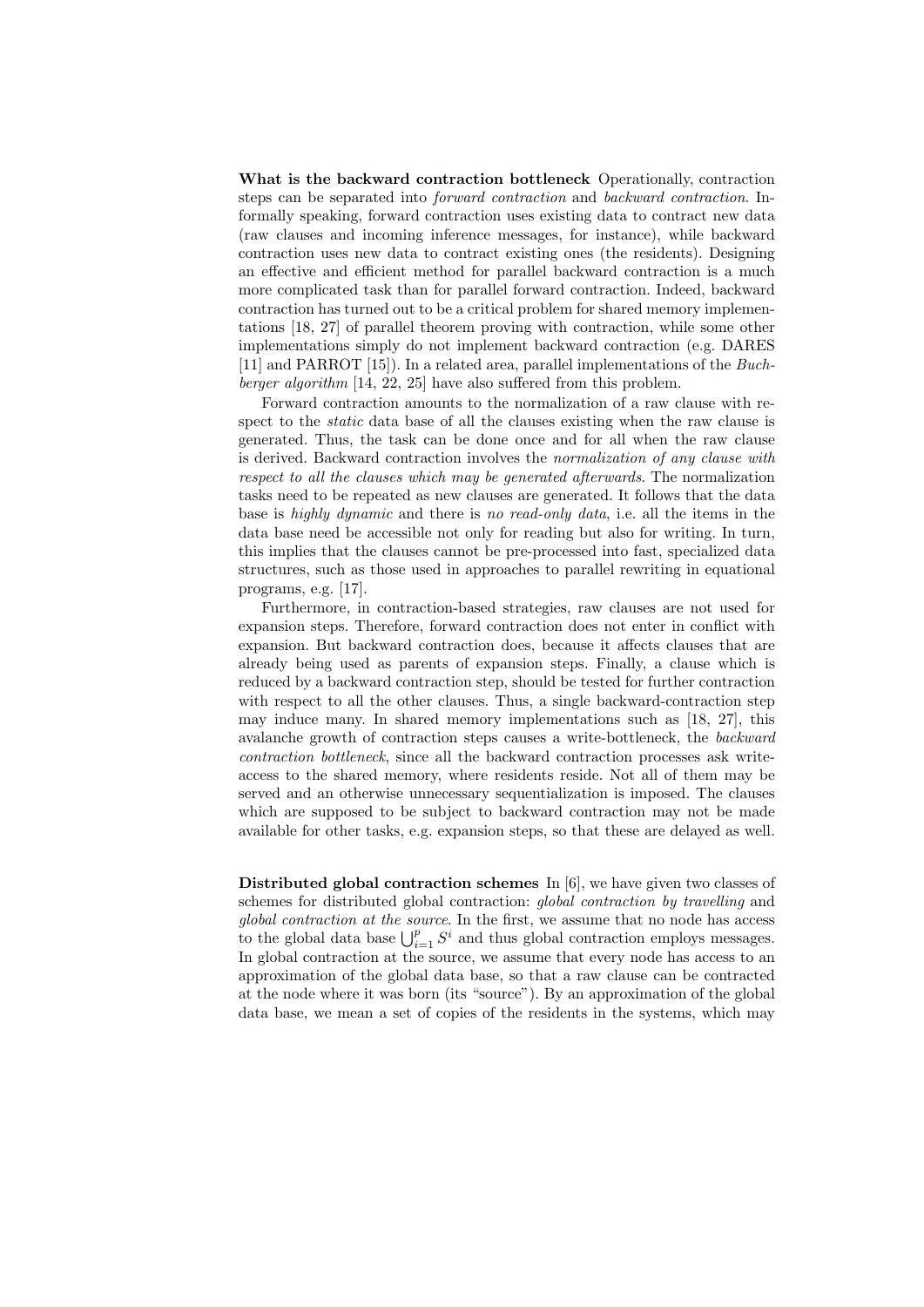be used as simplifiers. We call such a set an image set. An image set is an approximation, because it is not guaranteed to be identical to the global data base  $\bigcup_{i=1}^p S^i$  at any stage of the execution.

In global contraction at the source by localized image sets, we assume that the local memory of each node  $p_i$  is large enough to hold a *localized image set*  $SH^i$  of  $\bigcup_{i=1}^p S^i$ . Each node uses its localized image set as set of simplifiers to perform global contraction of residents, raw clauses and incoming messages. The localized image sets can be built by utilizing the inference messages: whenever a node  $p_i$  receives an inference message, it stores the clause carried by the message in  $SH^i$ . The identities  $SH^j = \bigcup_{i=1}^n S^i$  for all  $j, 1 \leq j \leq n$ , do not hold in general, because the sets of residents  $S^{i}$ 's keep evolving. Thus a localized image set is just an approximation of the global data base. However, each of the  $SH<sup>i</sup>$ 's is logically equivalent to the global data base  $\bigcup_{i=1}^p S^i$ , if all the persistent residents, i.e. those not deleted by contraction, are broadcast as inference messages. In global contraction at the source by global image set in shared memory, a single, global image set is held in shared memory. The choice of the appropriate global contraction scheme is related to the available resources: global contraction by travelling requires very fast communication, while global contraction at the source requires either sufficiently large local memories or a shared memory component. In this paper we consider global contraction at the source by localized image sets, because it is the scheme implemented in Aquarius, while we refer to [6] for the others.

Our global contraction schemes do not suffer from the backward contraction bottleneck, because the clauses being rewritten by contraction are held in the local memories of the nodes. Therefore, concurrent contractions are done independently in the local memories at the nodes, with no need to wait to get write-access to a shared memory. An additional advantage of image sets is that such large sets of simplifiers can be implemented as discrimination nets [10, 23] for the purpose of fast simplification.

Maintenance of the image sets A fundamental issue in global contraction at the source is whether contraction of the simplifiers in the  $SH<sup>i</sup>$ 's should be allowed. The question is whether the advantage of maintaining the  $SH<sup>i</sup>$ 's fully reduced is worth the cost of updating them. In [6], we have proposed several different approaches. One possibility is to have each  $p_i$  performing contraction on  $SH<sup>i</sup>$  just like on  $S<sup>i</sup>$  ("maintenance by direct contraction"). Each node contracts its own raw clauses, but all nodes execute independently contraction of all residents: if  $\psi$  is a resident at  $p_i$  which is also stored in the  $SH^j$  components at the other nodes, contraction of  $\psi$  is performed at all nodes which have a copy of  $\psi$ . If contraction inferences are sufficiently fast, this may be a reasonable choice.

At the other extreme, one may forbid contraction on the  $SH<sup>i</sup>$ 's and allow only insertion of new elements ("no contraction" policy). If  $\psi \in SH^j - S^j$  is reducible, it may be reduced at the node  $p_i$ , such that  $\psi \in S^i$ , and a reduced form of  $\psi$  will be added to  $SH<sup>j</sup>$  eventually. If  $SH<sup>j</sup>$  is used only as a data base of simplifiers, the presence of both  $\psi$  and a reduced form  $\psi'$  should not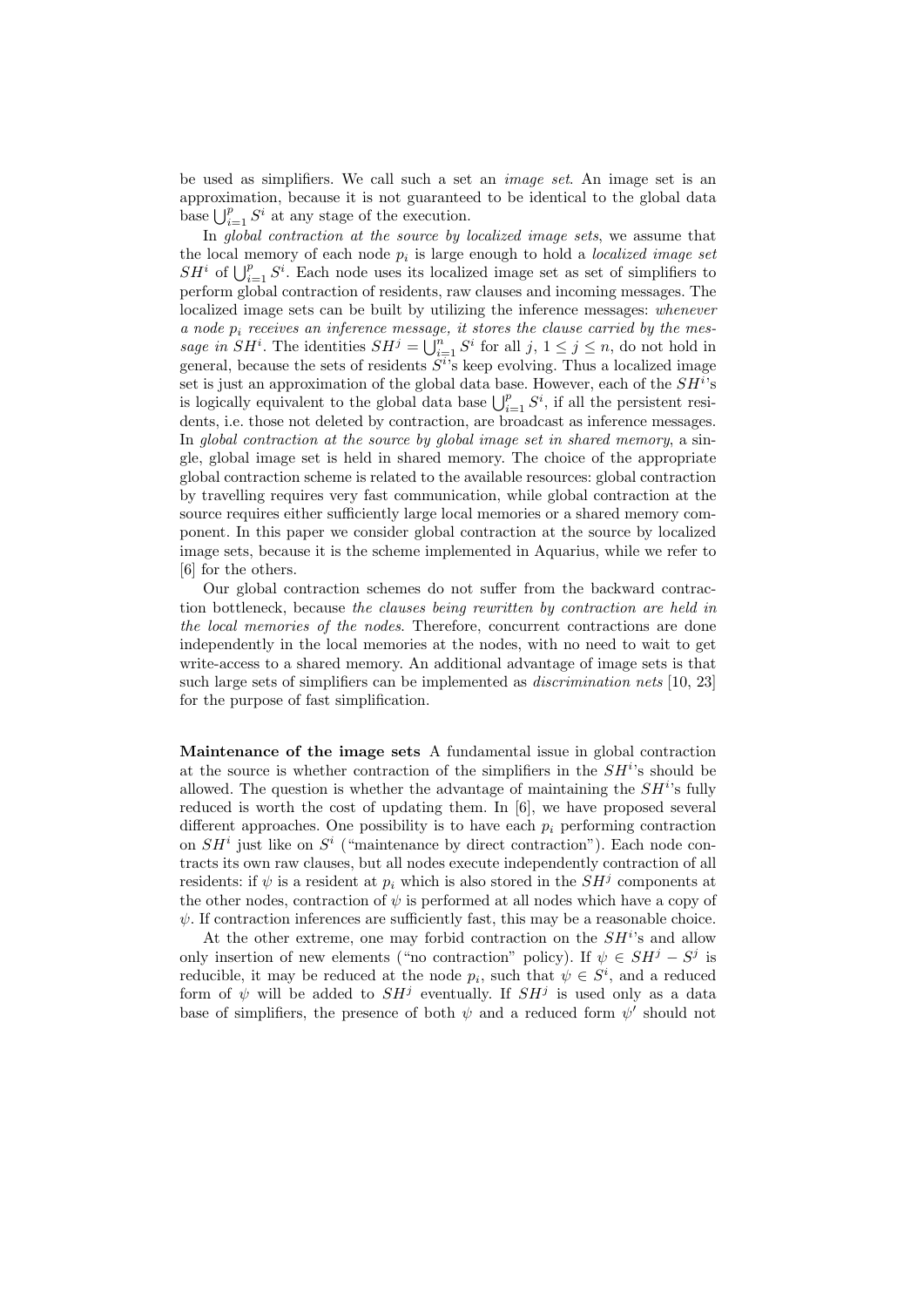represent serious redundancy. In fact, especially if the  $SH<sup>j</sup>$ 's are implemented as discrimination nets, frequent updates of the elements in the net may not be cost-effective. However, if no element is ever deleted from the  $SH<sup>j</sup>$ 's, their sizes may grow up to compromise their performances. Furthermore, if the elements in  $SH<sup>j</sup>$  are used for expansion steps, redundant clauses in  $SH<sup>j</sup>$  would induce the generation of more redundant clauses. In order to avoid such phenomena, we may design mechanisms to update the  $SH<sup>i</sup>$ 's without resorting to the direct application of contraction inferences.

We associate to every resident of a node a unique *identifier*: for every node  $p_i$ and for every resident  $\psi$  of  $p_i$ ,  $\psi$  receives an identifier a, so that a is the unique identifier of  $\psi$  at  $p_i$  and  $\langle p_i, a \rangle$  is the unique global identifier of  $\psi$ . We also establish that a resident  $\psi$  at  $p_i$  has another attribute, the *birth-time*, i.e. the time at  $p_i$ 's clock when  $\psi$  was recorded as a resident of  $p_i$ . Overall the format of a resident is  $\langle \psi, a, x \rangle \in S^i$ , where a is the identifier and x is the birth-time. The global identifiers of the residents can be used to index the clauses in the image sets. For instance, an image set may be implemented as a hash table, with the global identifier as key. We require that inference messages carry a clause together with its global identifier and birth-time. An inference message for a resident  $\langle \psi, a, x \rangle \in S^i$  has the form  $\langle \psi, p_i, a, x \rangle$ . These additional fields allow a node to recognize that an inference message is carrying a reduced form of a previously received clause. If  $\langle \psi, a, x \rangle$  is reduced to  $\langle \psi', a, y \rangle$ , where  $y > x$ , at  $p_i$ , a new inference message  $\langle \psi', p_i, a, y \rangle$  will be broadcast eventually. Whenever a node  $p_j$  receives an inference message, e.g.  $\langle \psi', p_i, a, y \rangle$ , it checks whether an element  $\psi$  with the same global identifier  $\langle p_i, a \rangle$  is stored in  $SH^j$ . If this is the case, node  $p_j$  compares  $\psi$  and  $\psi'$  according to the ordering on clauses and saves the smallest in  $SH<sup>j</sup>$ . If the two clauses are not comparable, the one with most recent birth-time is saved. We call this solution "update by inference messages".

In case of update by inference messages, the situation is less favorable if  $\langle \psi, a, x \rangle \in S^i$  is deleted, rather than replaced, by a contraction step. In such case, no more messages with identifier  $\langle p_i, a \rangle$  will be issued and therefore, localized image sets may never be updated. However, inference messages may still help: whenever an inference message  $\langle \psi, p_i, a, x \rangle$  is deleted at a node  $p_k$ , it is possible to check whether  $SH^k$  contains any clause with identifier  $\langle p_i, a \rangle$  and delete it. This is not sufficient in general to update all the localized image sets, because clause  $\psi$  may not be deleted at  $p_k$ . Then, if performance is hindered by not updating the localized data bases with respect to deletions, one may consider broadcasting a special *deletion message* with identifier  $\langle p_i, a \rangle$  to inform all the nodes that the resident at  $\langle p_i, a \rangle$  has been deleted. It is also possible to integrate different policies: for instance, the strategies implemented in Aquarius apply first update by inference messages and then direct contraction. Thus, deletion messages are not necessary. Also, fewer direct contraction steps will be performed if direct contraction is preceded by update by inference messages.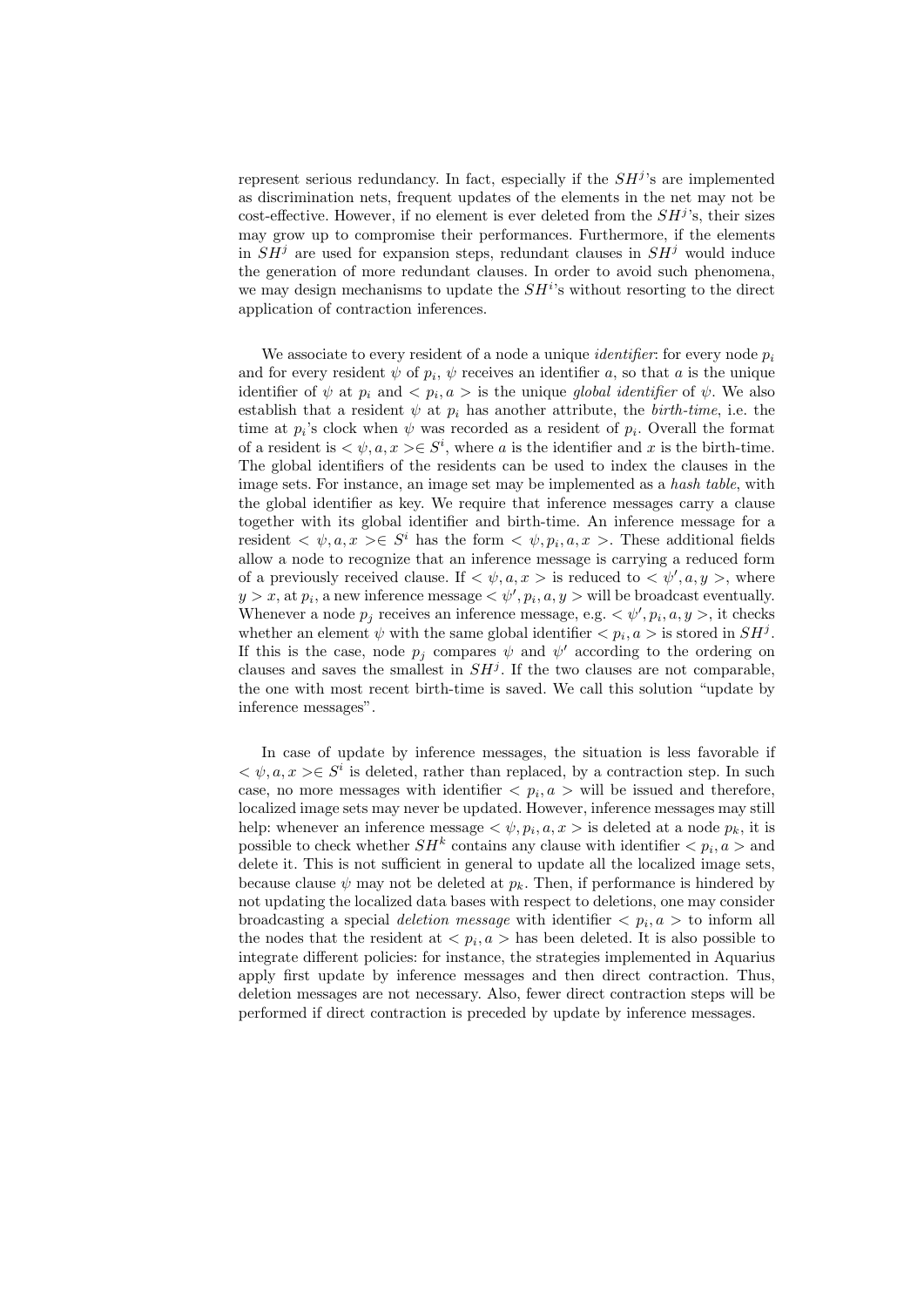### 2.2 Clause-Diffusion strategies

In the above we briefly presented the Clause-Diffusion methodology by describing its objectives, essential operations and various unique features. We give a summary of operations performed by a strategy designed according to our methodology:

- $-$  local expansion inferences between *residents* and between residents and *in*ference messages (resulting in the generation of raw clauses),
- local contraction of residents and inference messages,
- global forward contraction of raw clauses,
- global backward contraction of residents,
- allocation of new settlers,
- communication of messages.

For most of the operations we outlined a number of possibilities. A specific clause-diffusion theorem proving strategy can be formed by making specific choices from the various options described. In other words, a clause-diffusion strategy is specified by choosing

- a set of inference rules,
- a search plan that specifies the order of performing expansion, contraction and communication steps at each process,
- the algorithm to allocate new settlers,
- the scheme for global contraction,
- the mechanism for message-passing.

In [6, 7], we proved that the Clause-Diffusion methodology is correct: if  $C = \leq$  $I; \Sigma >$  is a complete sequential strategy, its parallelization by Clause-Diffusion yields complete distributed strategies. Since in Clause-Diffusion all the concurrent processes have the given inference system  $I$ , parallelization does not affect the completeness of the inference system. Therefore, our correctness result consisted in proving that parallelization by Clause-Diffusion preserves the completeness of the search plan, i.e. its fairness. In [6, 7], we gave a set of formal properties that the algorithms and policies handling messages in a distributed strategy need to satisfy. We proved that these properties imply fairness and we showed that the specific policies of the Clause-Diffusion method satisfy those properties.

In the following we describe a specific class of Clause-Diffusion strategies that we have implemented.

# 3 The Aquarius theorem prover

Aquarius implements a version of the Clause-Diffusion methodology with global contraction at the source by localized image sets. Each of the concurrent deduction processes executes a modified version, called Penguin [6], of the code of the theorem prover Otter (version 2.2) [20]. Otter is a resolution-based theorem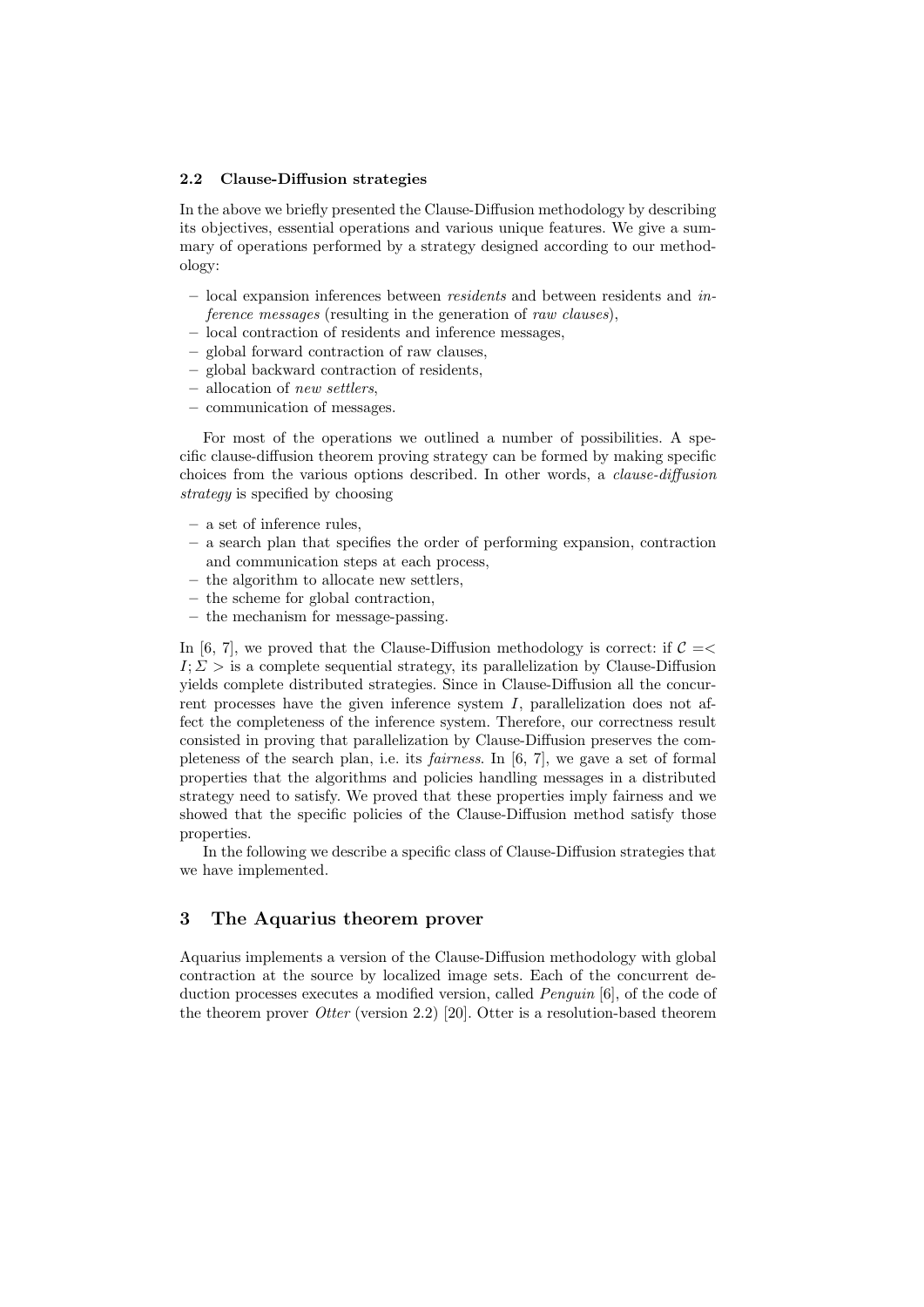prover for first order logic with equality. Its basic mechanism works as follows: select a *given\_clause* from the Sos (Set of Support), execute all the expansion inferences with the *given clause*, pre-process (forward contraction) and postprocess (backward contraction) all the generated raw clauses and then iterate. Different strategies may be obtained by setting several options. Penguin is structured into a communication layer and a deduction layer. The communication layer, written in PCN [13], implements the message-passing part. The deduction layer, written in C, incorporates the code of Otter, so that each Penguin process executes the basic cycle on the given clause. In addition, the deduction layer implements the features required by the Clause-Diffusion methodology, e.g. the partitioning of the expansion steps based on the ownership of clauses, the distributed allocation of clauses and so on.

The Aquarius program is invoked with two main parameters, the name of the input problem and the number of requested Penguin processes. Each Penguin process reads its own input file and creates its own output and error files. The format of the files is the same as in Otter. The user may set a very high number of options: Aquarius has 121 options, 99 flags (boolean-valued options) and 22 parameters (integer-valued options), including all those of Otter. These options determine the components of the executed strategy: the inference mechanism, e.g. by selecting which inference rules are active, the search plan at each node, e.g. by sorting the lists of clauses and messages, the allocation of clauses as residents and the interleaving of inference steps and communication steps at each node. Since each Penguin process reads its own input file, the user may set different options patterns, and thus different strategies, at different Penguins. This flexibility allows the user to set Aquarius to reproduce interesting features of other methods. For instance, by having different strategies at different nodes, Aquarius may "simulate" to some extent the team-work method of [3, 12], albeit without the "referee processes" and the periodical reconstruction of a common data base that are characterizing parts of the team-work method. The KNUTH-BENDIX option (inherited from Otter), allows to perform Knuth-Bendix completion, so that Aquarius executes Knuth-Bendix completion in parallel. The STAND-ALONE option induces each Penguin to work by itself as a sequential prover, with no message-passing. One purpose of this option is to try in parallel different strategies on a given problem. Another application is to give to each Penguin a different input and have the nodes working in parallel on different problems. For instance, one may want to give to each Penguin a different lemma from a large problem and have the lemmas proved independently. While it provides the user with many input options, Aquarius is not interactive: like for Otter, the emphasis is on obtaining fully automated proofs, with no human intervention during the run. In the following, we analyze some experiments with Aquarius, while we refer to [6] for a complete description of the prover.

#### 3.1 Experiments with Aquarius

In the following table, we give the performances of Aquarius on some problems. Aquarius-n is Aquarius with  $n$  nodes, where each node is a Sun Sparcstation.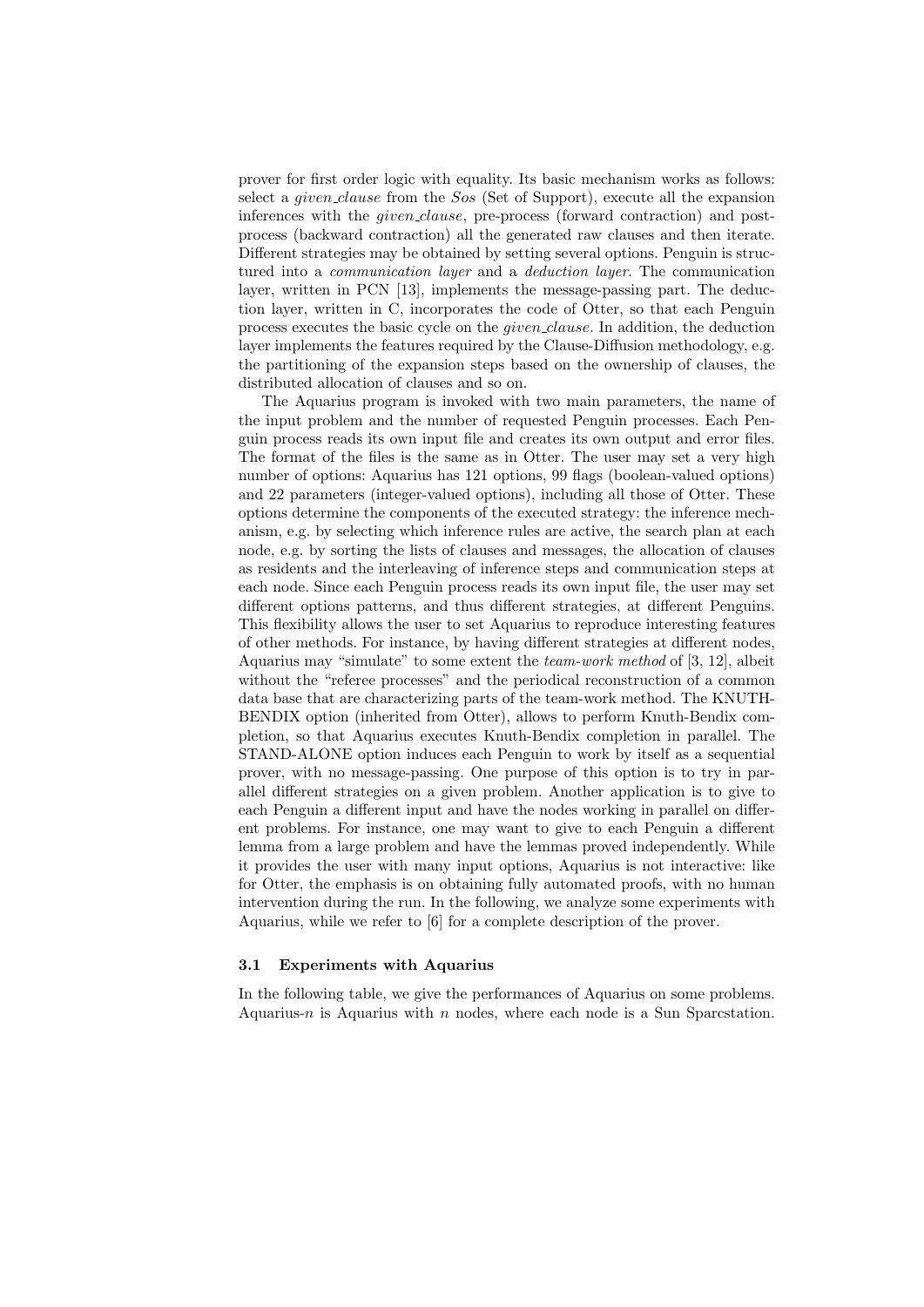So far we have been able to experiment with up to 3 of them. They communicate over the departmental Ethernet at Stony Brook. The sparcstations used for our experiments were not isolated from the rest of the network and were simultaneously used by other users. Therefore the reported run times (in seconds) represent the performances under realistic working conditions. For Aquarius-1 the run-time is that of the best run found. For  $n > 1$ , the run-time of Aquarius-n is the run time of the first Penguin to succeed, which includes both inference time and communication time. However, it includes neither the initialization time spent to set up the Penguin processes at the nodes nor the time spent to close all the PCN processes upon termination. Thus, the turn-around time observed by a user is usually longer than the run time. The other Penguins run till either they receive a halting message or also find a proof, whichever comes first. Among the listed problems, two are propositional (*pigeon* and *salt*), four are purely equational (luka5, robbins2, s7 (a problem in algebraic logic) and w-sk), two are in first order logic with equality (ec and subgroup) and the remaining ones are in first order logic.

| Problem                |        |        | $A quarius-1   Aquarius-2   Aquarius-3 $ |
|------------------------|--------|--------|------------------------------------------|
| andrews $[8, 21]$      | 18.00  | 25.40  | 24.39                                    |
| apabhp $\overline{18}$ | 11.86  | 18.11  | 14.18                                    |
| bledsoe $[4, 18]$      | 12.29  | 21.53  | 23.00                                    |
| cd12 [18]              | 104.18 | 50.98  | 47.56                                    |
| $cd13$ [18]            | 98.79  | 45.32  | 51.07                                    |
| $cd90$ [18]            | 3.10   | 0.63   | 11.87                                    |
| cn [18]                | 5.04   | 8.63   | 14.50                                    |
| ec                     | 3.03   | 1.96   | 1.77                                     |
| $impl$ [18]            | 6.63   | 2.64   | 3.54                                     |
| $imp2$ [18]            | 7.25   | 3.31   | 7.43                                     |
| $imp3$ [18]            | 32.05  | 17.92  | 38.89                                    |
| $luka5$ [5]            | 844.20 | 299.24 | 1079.45                                  |
| pigeon (ph4) $[21]$    | 8.21   | 7.66   | 8.14                                     |
| robbins $2$ [18]       | 21.62  | 22.91  | 24.12                                    |
| $s7$ [2]               | 630.62 | 208.37 | 192.54                                   |
| salt                   | 3.89   | 4.45   | 5.49                                     |
| sam's lemma            | 6.35   | 5.40   | 3.90                                     |
| subgroup $[26]$        | 15.55  | 9.36   | 17.40                                    |
| w-sk [19]              | 3.50   | 3.52   | 3.34                                     |

### 3.2 Analysis of the experiments

The significance of these experiments is limited by having only up to 3 nodes. Also, the problems which can be solved sequentially in a few seconds are probably too easy for the parallelization to pay off. Furthermore, this problems set may not be the most ideal to test Clause-Diffusion. Most of the above problems are taken from the input sets for Otter and ROO and therefore problems in first order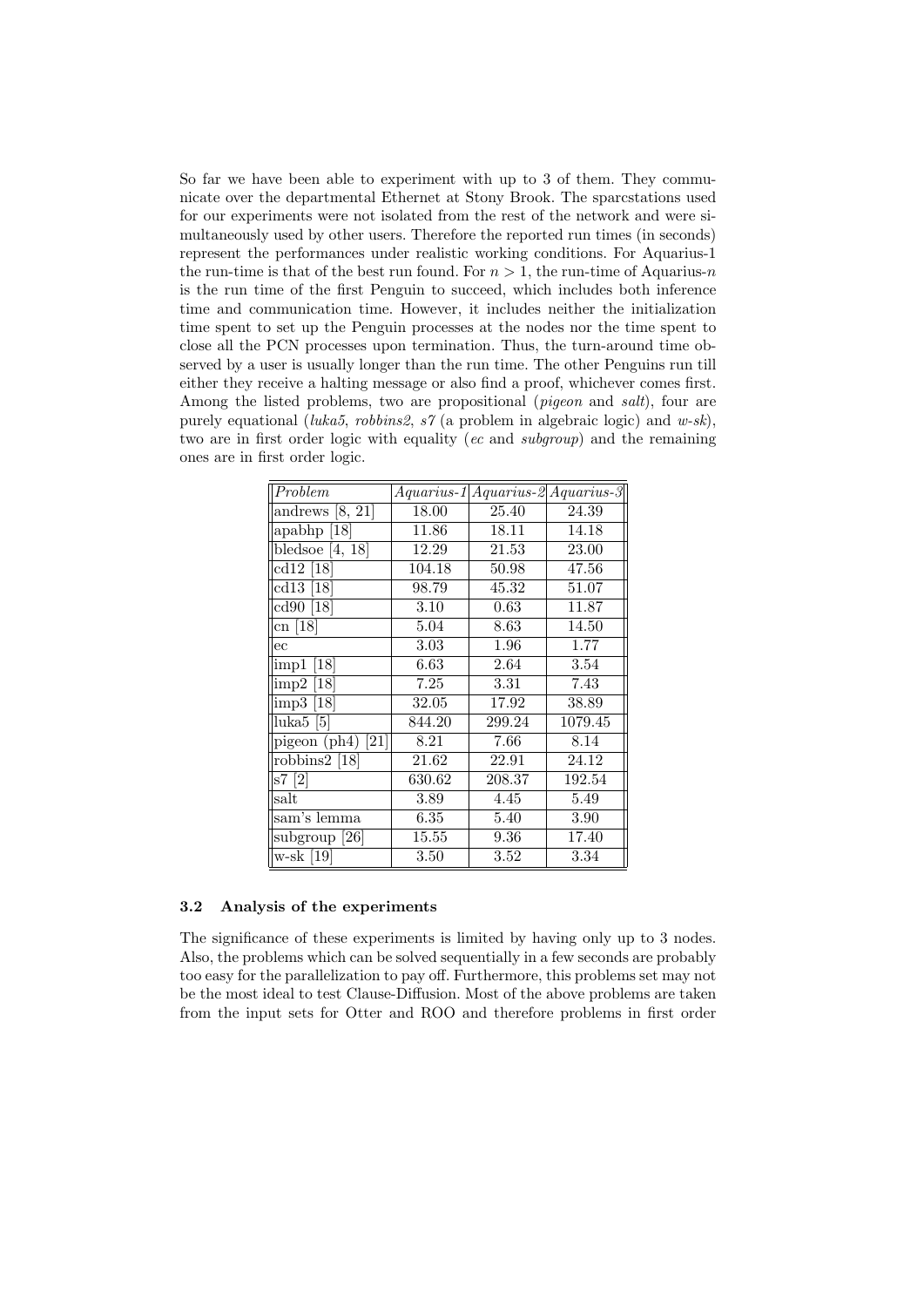logic prevail over problems with equality. On the other hand, problems with equality are those where the impact of backward contraction is most dramatic. Aquarius-1 is generally slower than Otter, which indicates that the overhead induced merely by having linked the PCN part with the C part is not irrelevant. As can be seen, the experimental results are quite unstable. There may be many factors for such mixed results. One reason is of course the prototype nature of Aquarius, which was developed in a short 5 months period. In the following, we try to analyze the performances of Aquarius in terms of communication, duplication and distribution of clauses.

Observations of communication problems in Aquarius Communication in Aquarius is very slow. An immediate evidence of this is the following. In the current version, only one Penguin, i.e. Penguin0, finds the input clauses in its input file and broadcasts them to the other Penguins. In many cases, Penguin0 is the first one to succeed. Also, it happens that Penguin1 and Penguin2 have shorter run time than Penguin0, since the start of the derivations by Penguin1 and Penguin2 is delayed by the necessity of waiting for the input clauses. This observation suggests that a simple improvement would be to have each Penguin reading the input clauses from its input file. Another evidence that communication is hindering the performances is the following. Let  $\psi$  be a clause which can be derived independently at two nodes, e.g. Penguin0 and Penguin1. In most runs, it happens that Penguin0 generates and broadcasts  $\psi$ , but Penguin1 derives it on its own, before receiving the inference message from Penguin0. The intuitive idea of inference messages in the Clause-Diffusion methodology is that in general the clause carried by the message is "new" for the receiver. Therefore, when the above phenomenon happens in Aquarius the purpose of the inference messages is sort of defeated.

Communication among Penguin processes is handled by PCN. PCN [9] is a logic-programming-like language built on top of a sequential language such as C to serve as the communication layer. The performance of Aquarius is affected by PCN in at least two ways:

- 1. The current implementation of PCN gives priority to the execution of C code over the execution of PCN code.
- 2. The communication done through PCN and Unix is hampered by too many levels of software, causing too much copying for each message.

The effect of the first problem is that no PCN message-passing will take place until the C code completes. The producers of messages, i.e. the deduction layers of the Penguins, are written in C, while the consumers, i.e. the communication layers, are written in PCN. It follows that a consumer may not be scheduled from the active queue to get its pending messages while the C code is being executed at the node. Therefore communication, which is already likely to be the potential bottleneck in a distributed implementation, is at a strong disadvantage with respect to inference. The producers generate messages at a much faster pace than the consumers may consume them. Indeed, we observed executions, where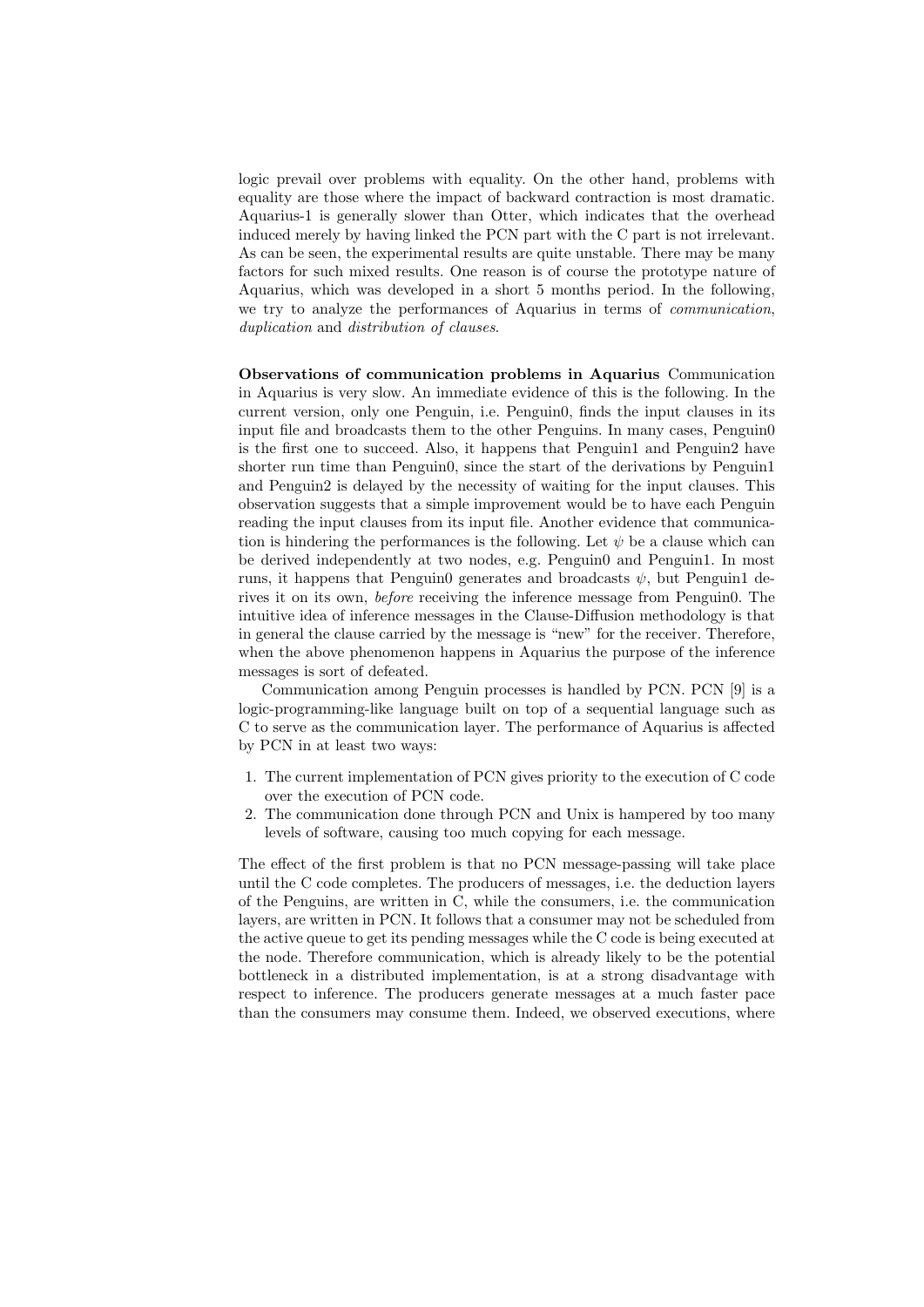the inference part of the computation halts upon finding a proof and then several pending messages are delivered all together.

We countered this problem by reducing the size of the C processes, i.e., the deduction layer of each Penguin. However, this does not seem to have been sufficient. An alternative approach is to synchronize the communication and deduction layers within each Penguin. Currently, they are largely asynchronous. A possible synchronization is to let the deduction layer proceed only when all the pending messages have been received by the communication layer.

Duplication After having experienced the problem with communication, we resorted to try to reduce the amount of communication by empowering the single nodes. Because communication is so slow, it is better that all nodes are able to work as independently as possible. Some of the reported experiments have been done by setting the flags in such a way that each node owns most of the input clauses. In other experiments, the flags for the allocation of clauses have been set in such a way that each node retains most of its raw clauses as residents. None of the reported results, however, refer to executions under a combination of flags equivalent to the ST AND ALONE mode. In other words, in all the listed experiments, there is some partitioning of the search space.

While reducing communication, these settings of flags, together with the use of localized image sets, induce a strong increase in duplication. It appears from the trace files of the experiments, that often most of the clauses needed in the proof are generated independently at all nodes. For instance, in one run of the problem cd90, the clause  $P(e(e(x, y), e(x, y)))$  appeared in the trace of the execution at Penguin2 as follows: first, it is generated and sent as new settler to Penguin0; second, it is generated again and kept as resident; third, it is received as inference message from Penguin0; fourth, it is generated one more time and sent as new settler to Penguin1; fifth, it is received as new settler. Finally,  $P(e(e(x, y), e(x, y)))$  is subsumed by  $P(e(x, x))$ . This amount of duplication may explain the lack of speed-up in many experiments. The Clause-Diffusion methodology and Aquarius are sufficiently flexible to provide combinations of different degrees of communication and duplication. However, the current version of Aquarius realizes a highly duplication-oriented version of the Clause-Diffusion methodology, which was not intended to be the main one, since it reduces the significance of partitioning the search space. The basic idea in the Clause-Diffusion methodology is to partition the search space. Indeed, the cases where Aquarius-2 speeds-up significantly over Aquarius-1 are exactly those where partitioning the search space helps. More precisely, in most of the positive results, one Penguin finds a shorter proof than the one found by the sequential prover, because it does not retain some clauses. An example is cd90, where Aquarius-2 has superlinear speed-up over Aquarius-1. The latter finds an 8-steps proof, which uses first  $P(e(e(x, y), e(x, y)))$  and then  $P(e(x, x))$ . Aquarius-2 finds a 5-steps proof, which uses  $P(e(e(x, y), e(x, y)))$ , but does not even generate  $P(e(x, x))$ .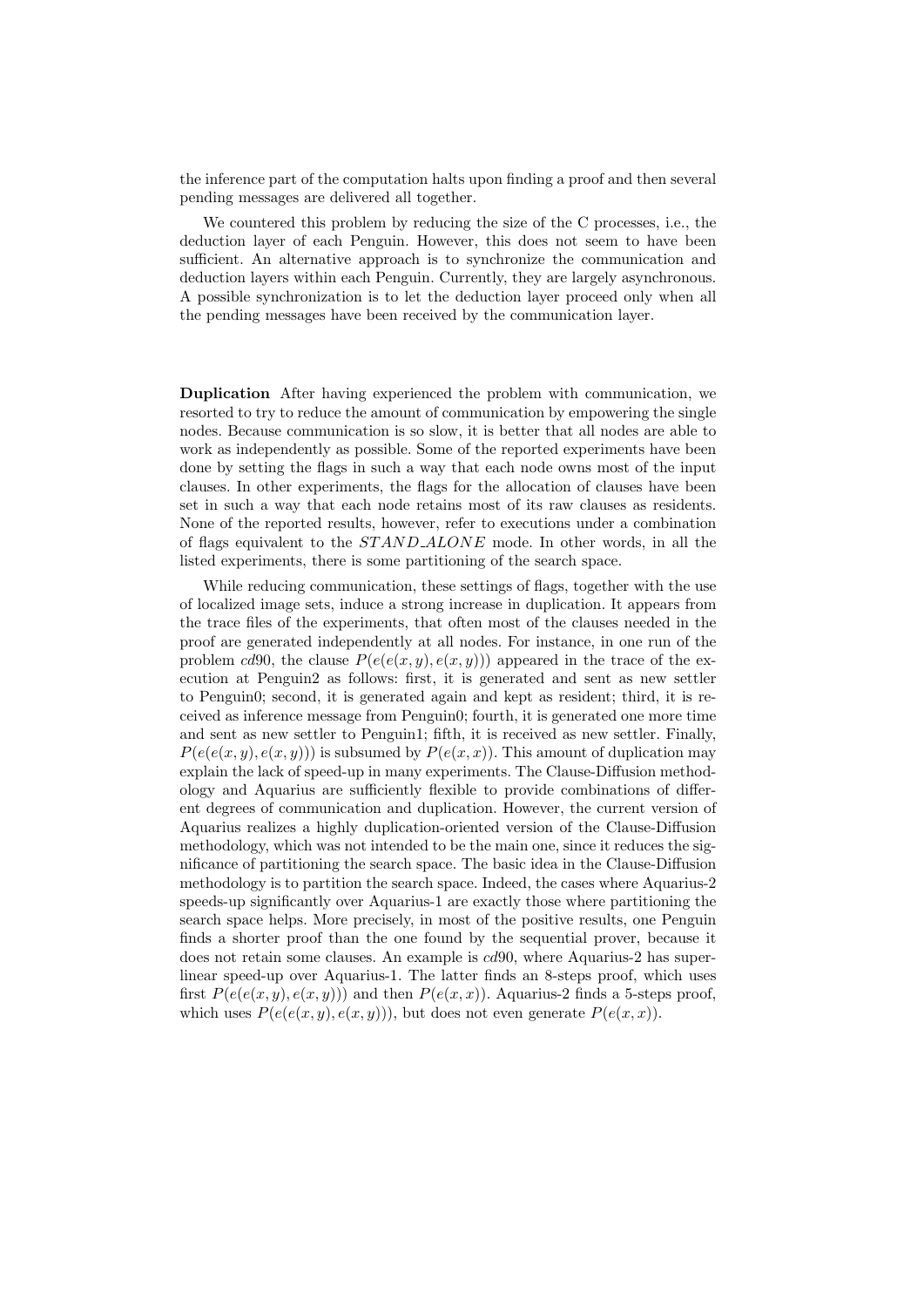Distribution of clauses The third issue, i.e. the distribution of clauses, is more of a conceptual nature. The criteria for distributed allocation of clauses implemented in Aquarius try to balance the work-load by balancing the number of residents at the nodes. They keep into account neither the contents of a message, i.e. the clause, nor the history of the derivation, in order to decide its destination. The design of more informed allocation policies, e.g. policies which use informations about the clause being allocated and the history of the derivation, may be an important progress. As an example, one may think of heuristics of the form: if more than  $n$  clauses with property  $Q$  have been allocated to node  $p_i$ , then the next clause with property  $Q$  will also be allocated to node  $p_i$ . Such criteria, however, will be more expensive to compute and it may not be simple to devise them. More generally, the question is how to find better ways to partition the search space of a theorem proving problem.

## 4 Discussion

In the first part of the paper, we outlined our methodology for distributed deduction by Clause-Diffusion. This approach realizes a sort of coarse-grain parallelism, that we have termed parallelism at the search level [6]. Our methodology does not exclude the application of techniques for fine-grain parallelism, such as those employed for parallel rewriting languages, e.g. [17]. While the Clause-Diffusion methodology applies to theorem proving strategies in general, we have devoted special attention to contraction-based strategies. We formulated the problem of global contraction with respect to a distributed data base, clarifying the differences between forward global contraction and backward global contraction. We indicated in the bottleneck of backward contraction a critical problem in the shared memory approaches to parallel automated deduction. This source of inefficiency had not been identified before. In [6], we proposed as solutions several schemes for distributed global contraction. Here we have focused on global contraction at the source by localized image sets, since it is the scheme implemented in Aquarius.

In the second part of the paper, we described Aquarius and analyzed some experiments. Other parallel theorem provers have obtained better experimental results than Aquarius. For instance, ROO [18] shows linear speed-up on most non-equational problems, while its performances on equational problems suffer from the backward contraction bottleneck. ROO uses parallelism at the clause level, since each concurrent process consists in selecting and processing a given clause. A common data base of clauses is kept in shared memory and thus the search space is not partitioned. Such a purely shared approach to parallel theorem proving, with parallelism at the term/clause level, does not modify the search space (and does not intend to). Thus, the parallel prover works on a search space which is basically the same as in the sequential case and it is likely to find a similar proof. The parallel prover speeds-up over the sequential one by generating faster the same proof and the results are rather regular.

Our philosophy is very different, because by partitioning the search space, we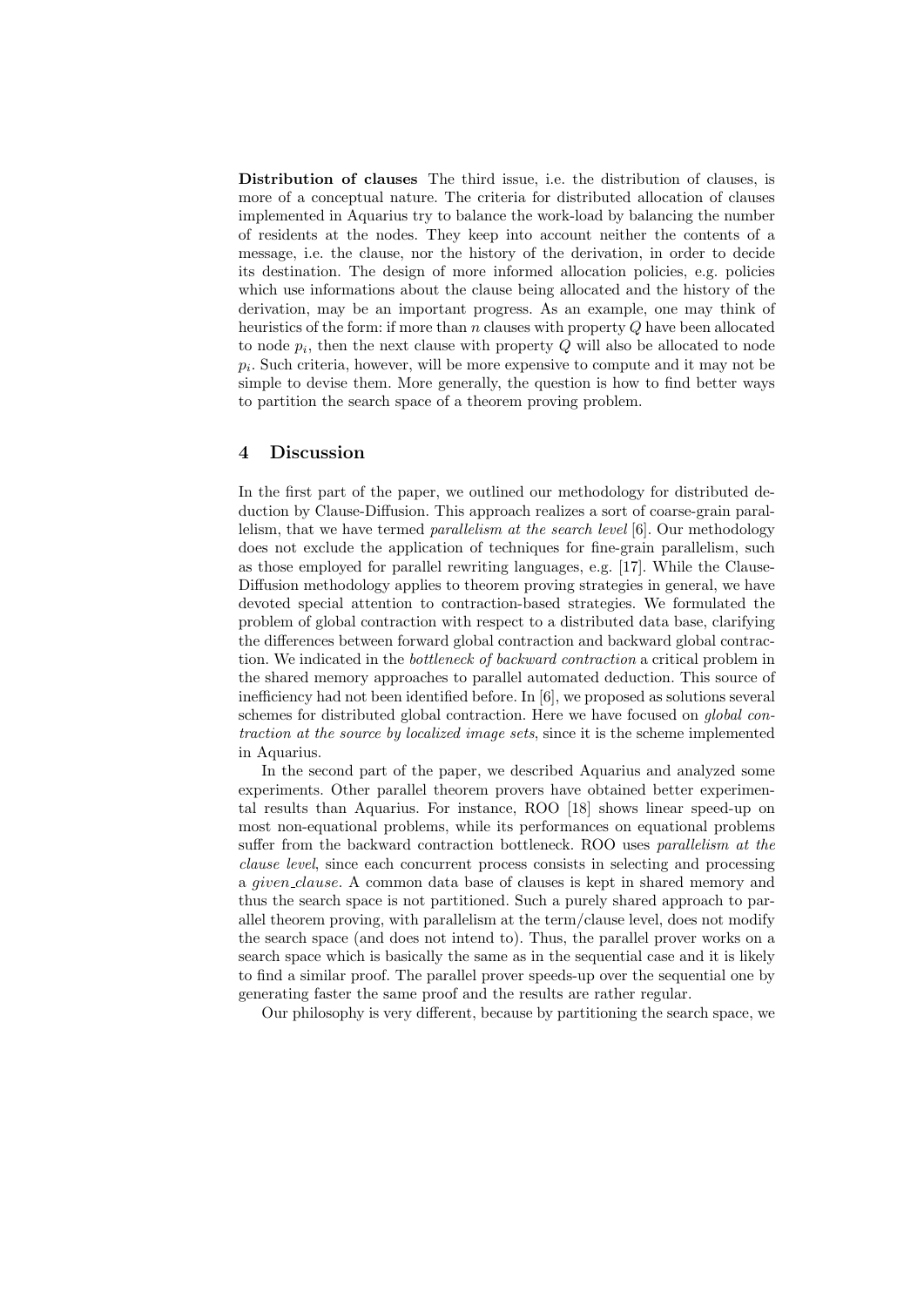aim at parallelism at the search level. Then the concurrent processes deal with search spaces that may be radically different from that of the sequential prover. For instance, in Aquarius, it is sufficient that a Penguin does not retain a certain clause and sends it to settle at another node to change dramatically the search space for that Penguin. By considering a different portion of the search space, a shorter proof may be found. In such cases, the distributed theorem prover speeds-up considerably. However, if the search space turns out to be partitioned in a way that does not reveal a shorter proof, the distributed prover is at a strong disadvantage, as it may be trying to generate the sequential proof from a fragmented search space. The irregular results are the consequence of this kind of phenomena.

In summary, at the operational level, the main cause for the mixed results of Aquarius is the inefficiency of communication. At least part of the problem seems to be related to the choice of the PCN language, which perhaps was not designed for the parallelization of a large, computation-bound C program, such as Otter. The problem with communication may represent evidence in favor of a less distributed version of the Clause-Diffusion methodology. Because of the use of localized image sets, Aquarius implements a distributed duplication-oriented approach. If a shared memory component is available, one may choose global contraction at the source by image set in shared memory (see Section 2.1 and [6]) and obtain a mixed shared-distributed approach. This approach reduces the amount of both communication, because exchange of messages may be replaced in part by access to the shared memory, and duplication, because just one image set is maintained. On the other hand, if a single image set in shared memory is used, the search spaces considered by the different concurrent processes may turn out to be less differentiated than in the more distributed approach of Aquarius. Thus, the results might be more regular, but also, in a sense, less challenging than in Aquarius. The latter probes a radically new approach to parallelization, whose success will require a better understanding of the parallelization of search.

## References

- 1. S.Anantharaman, J.Hsiang, Automated Proofs of the Moufang Identities in Alternative Rings, JAR, Vol. 6, No. 1, 76–109, 1990.
- 2. A.Wasilewska, Personal communication, March 1993.
- 3. J.Avenhaus and J.Denzinger, Distributing Equational Theorem Proving, in C.Kirchner (ed.), Proc. of the 5th RTA Conf., Springer Verlag, LNCS, to appear.
- 4. W.Bledsoe, Challenge problems in elementary calculus, JAR, Vol. 6, No. 3, 341- 359, 1990.
- 5. M.P.Bonacina, Problems in Lukasiewicz logic, Newsletter of the AAR, No. 18, 5-12, Jun. 1991.
- 6. M.P.Bonacina, Distributed Automated Deduction, Ph.D. Thesis, Dept. of Computer Science, SUNY at Stony Brook, Dec. 1992.
- 7. M.P.Bonacina and J.Hsiang, On fairness in distributed deduction, in P.Enjalbert, A.Finkel and K.W.Wagner (eds.), Proc. of the 10th STACS, Springer Verlag, LNCS 665, 141–152, 1993.